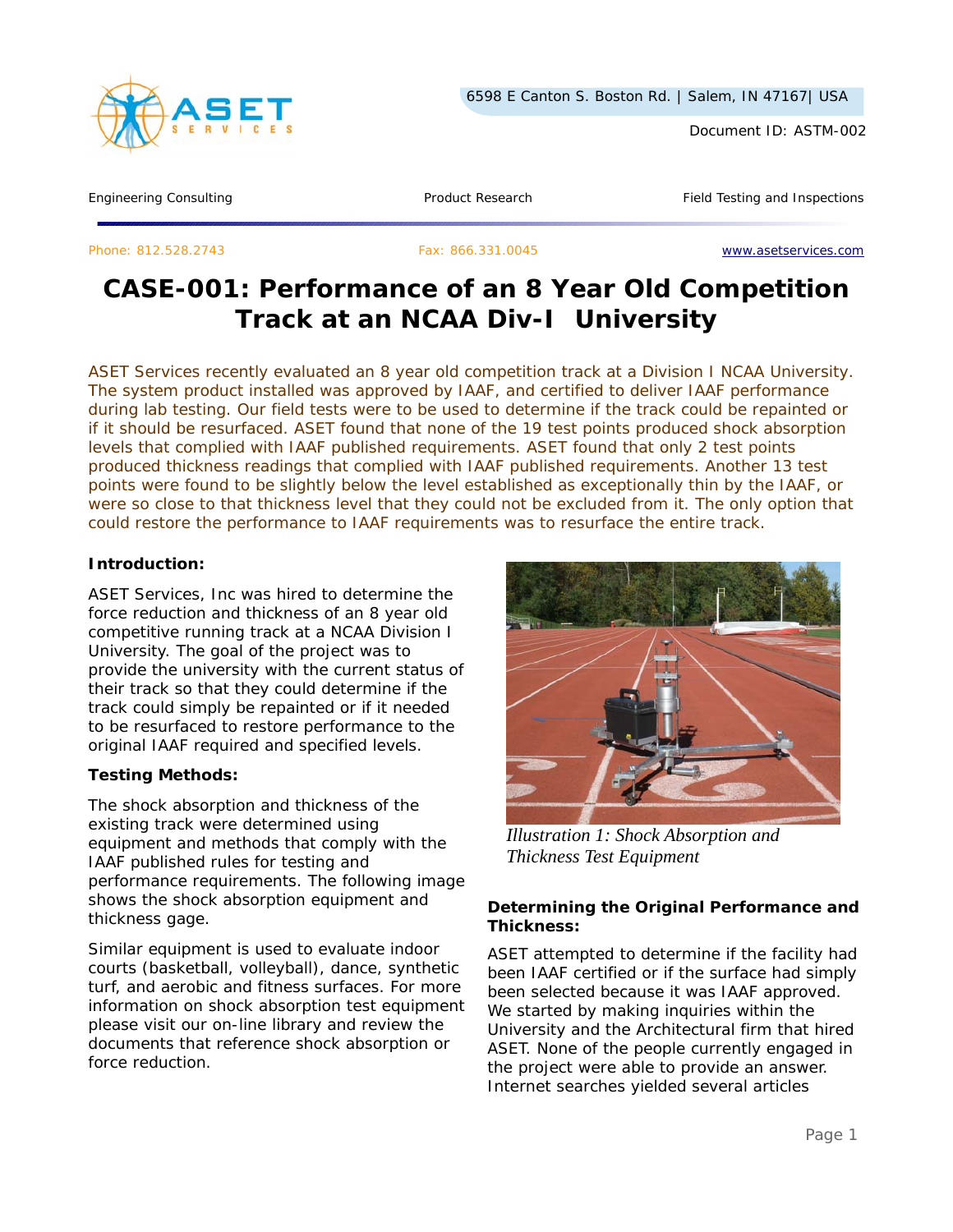



Engineering Consulting Testing According Product Research Field Testing and Inspections

stating that the facility had indeed been certified to IAAF rules and that it received a Level 2 certification. Based on this information, and based on the product information available on line the original installation should have conformed to the following:

- Force Reduction: between 35% and 50%
- Thickness: 13 mm

ASET conducted further research and found that the IAAF recommends installing the track slightly thicker than the sample that was tested for the lab trials. "The IAAF Product Certificate for a synthetic surface material indicates the absolute thickness at which a sample of the material, tested in a laboratory, complied with these Specifications. The overall thickness laid will probably have to be greater to ensure that no in-situ test result will fail." (reference 2016 Track and Runway Synthetic Surface Testing Specifications: Published by IAAF. Additional Information from IAAF resources)

- Exceptionally thin sections are those that are less than 80% of those on the Product Certificate (In this case 10.4 mm)
- Force Reduction requirements apply to life of product and to resurfaced tracks

#### **Results:**

## Force Reduction (Shock Absorption)

The following illustration contains the shock absorption readings recorded from 19 test points. Only two point produced shock absorption levels above 30%. The average shock absorption was 18%. IAAF requires a minimum shock absorption of 35%, which is shown in the green shaded region of the illustration. No point exceeded 35%.





The lowest shock absorption level recorded was 13%, which was produced at two locations. Another four test points produced a shock absorption of only 14%.

#### **Thickness**

The following illustration contains the thickness readings from 19 test points on the track. The region in red meets the requirements for 'Exceptionally Thin' per the IAAF specifications. Three of the 19 test points are below 10.4 mm and clearly qualify as exceptionally thin. Another 13 test points were recorded at 10.0 or 11.0 mm, his places them within the definition of exceptionally thin, or so close to it that they cannot be excluded from it. Only 2 of the 19 test points were thick enough that they met or barely exceeded the thickness guidelines published by IAAF.



*Illustration 3: Thickness Readings by Test Point*